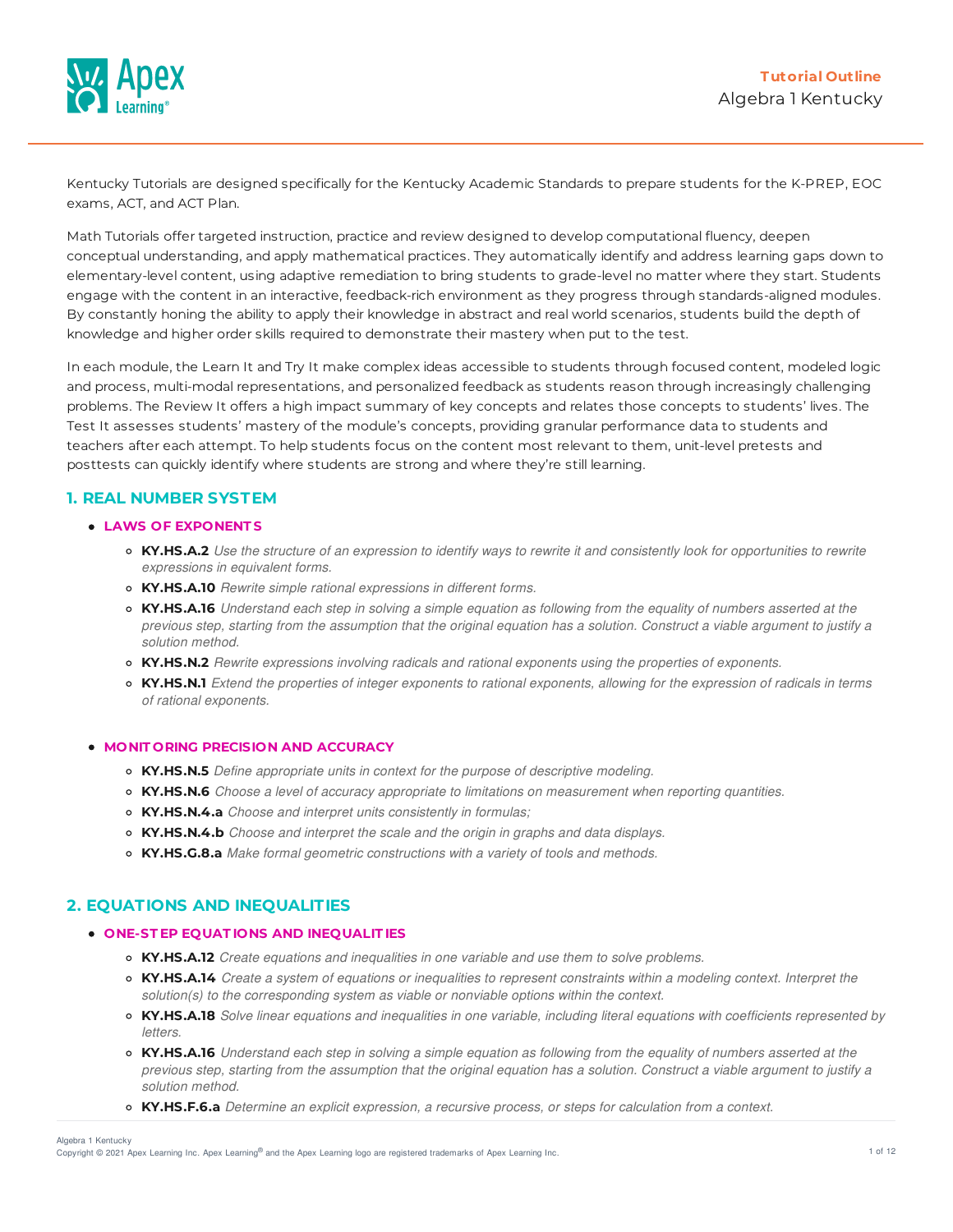### **MULT I-ST EP EQUAT IONS AND INEQUALIT IES**

- KY.HS.A.14 Create a system of equations or inequalities to represent constraints within a modeling context. Interpret the *solution(s) to the corresponding system as viable or nonviable options within the context.*
- KY.HS.A.18 Solve linear equations and inequalities in one variable, including literal equations with coefficients represented by *letters.*
- KY.HS.A.16 Understand each step in solving a simple equation as following from the equality of numbers asserted at the previous step, starting from the assumption that the original equation has a solution. Construct a viable argument to justify a *solution method.*
- **KY.HS.A.12** *Create equations and inequalities in one variable and use them to solve problems.*

# **3. APPLICATIONS OF EQUATIONS**

### **AXIOMS OF EQUALIT Y**

- KY.HS.A.16 Understand each step in solving a simple equation as following from the equality of numbers asserted at the previous step, starting from the assumption that the original equation has a solution. Construct a viable argument to justify a *solution method.*
- KY.HS.A.2 Use the structure of an expression to identify ways to rewrite it and consistently look for opportunities to rewrite *expressions in equivalent forms.*

### **LIT ERAL EQUAT IONS**

- KY.HS.A.18 Solve linear equations and inequalities in one variable, including literal equations with coefficients represented by *letters.*
- KY.HS.A.15 Rearrange formulas to solve a literal equation, highlighting a quantity of interest, using the same reasoning as in *solving equations.*
- **KY.HS.A.12** *Create equations and inequalities in one variable and use them to solve problems.*
- KY.HS.A.2 Use the structure of an expression to identify ways to rewrite it and consistently look for opportunities to rewrite *expressions in equivalent forms.*

# **4. WRITING EXPRESSIONS AND EQUATIONS**

#### **FORMULAT ING AND SIMPLIFYING ALGEBRAIC EXPRESSIONS**

- **KY.HS.F.6.a** *Determine an explicit expression, a recursive process, or steps for calculation from a context.*
- **KY.HS.A.1.a** *Interpret parts of an expression, such as terms, factors and coefficients.*
- KY.HS.A.1.b Interpret complicated expressions, given a context, by viewing one or more of their parts as a single entity.
- KY.HS.A.2 Use the structure of an expression to identify ways to rewrite it and consistently look for opportunities to rewrite *expressions in equivalent forms.*
- KY.HS.A.3.a Write the standard form of a given polynomial and identify the terms, coefficients, degree, leading coefficient *and constant term.*

### **FORMULAT ING AND SOLVING EQUAT IONS FROM WORD PROBLEMS**

- **KY.HS.F.6.a** *Determine an explicit expression, a recursive process, or steps for calculation from a context.*
- **KY.HS.F.12** *Construct linear and exponential functions, including arithmetic and geometric sequences, given a graph, a description of a relationship, or two input-output pairs (include reading these from a table).*
- KY.HS.F.11.b Recognize situations in which one quantity changes at a constant rate per unit interval relative to another.
- **KY.HS.A.12** *Create equations and inequalities in one variable and use them to solve problems.*
- KY.HS.A.18 Solve linear equations and inequalities in one variable, including literal equations with coefficients represented by *letters.*
- KY.HS.F.1.c For a function that models a relationship between two quantities, interpret key features of graphs and tables in terms of the quantities and sketch graphs showing key features given a verbal description of the relationship.
- **KY.HS.A.1.a** *Interpret parts of an expression, such as terms, factors and coefficients.*

### **FORMULAT ING AND SOLVING INEQUALIT IES FROM WORD PROBLEMS**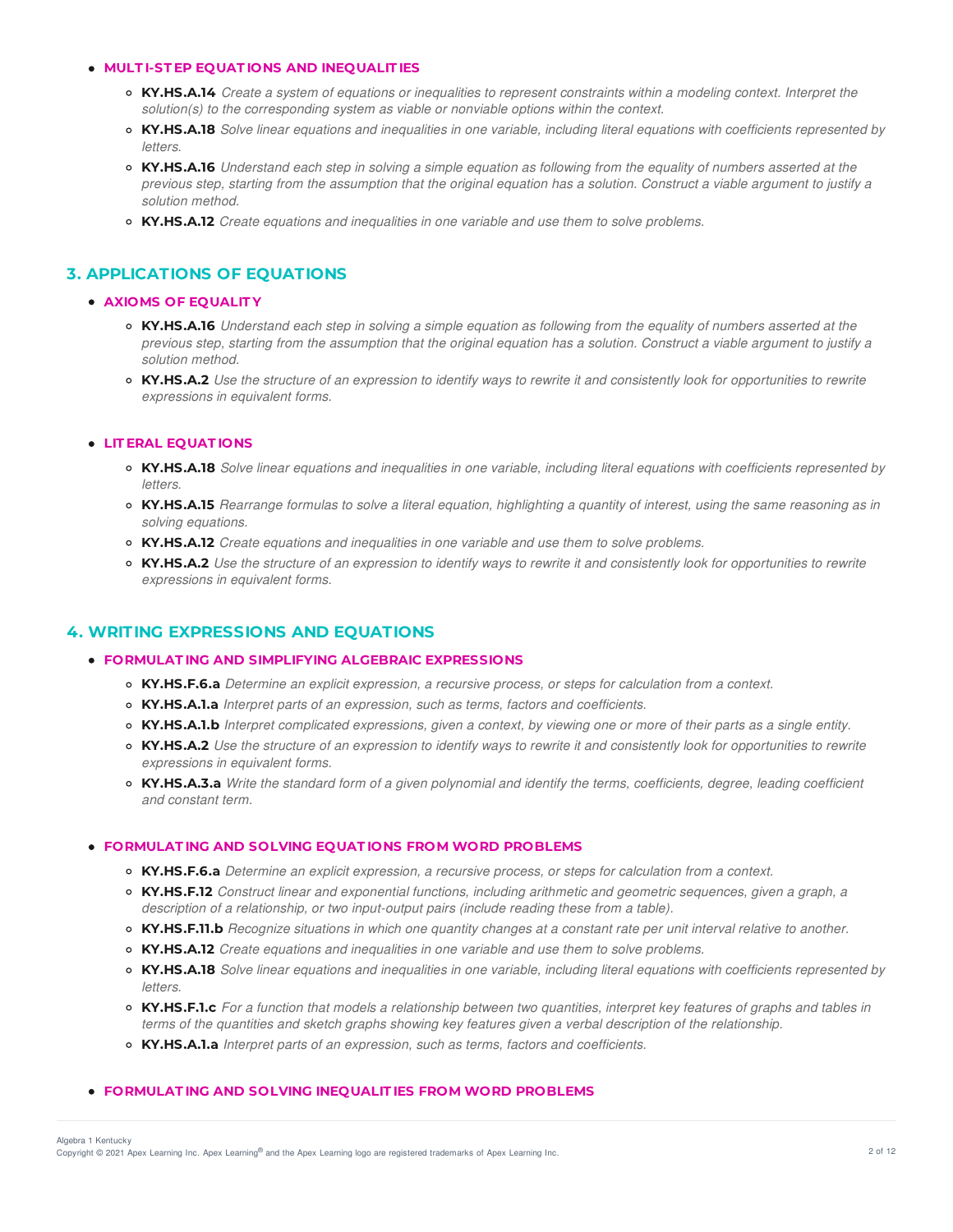- KY.HS.A.18 Solve linear equations and inequalities in one variable, including literal equations with coefficients represented by *letters.*
- KY.HS.A.14 Create a system of equations or inequalities to represent constraints within a modeling context. Interpret the *solution(s) to the corresponding system as viable or nonviable options within the context.*
- **KY.HS.A.12** *Create equations and inequalities in one variable and use them to solve problems.*

# **5. FUNCTIONS**

## **FUNCT IONS AND RELAT IONS**

- KY.HS.F.1.c For a function that models a relationship between two quantities, interpret key features of graphs and tables in terms of the quantities and sketch graphs showing key features given a verbal description of the relationship.
- KY.HS.F.1.b Using appropriate function notation, evaluate functions for inputs in their domains and interpret statements that *use function notation in terms of a context.*
- **KY.HS.F.1.a** Understand that a function from one set (called the domain) to another set (called the range) assigns to each element of the domain exactly one element of the range. If f is a function and x is an element of its domain, then  $f(x)$ *denotes the output of corresponding to the input -.*
- **KY.HS.F.12** *Construct linear and exponential functions, including arithmetic and geometric sequences, given a graph, a description of a relationship, or two input-output pairs (include reading these from a table).*
- **KY.HS.F.4.f** *Graph piecewise functions, including step functions.*

## **DOMAIN AND RANGE**

- **KY.HS.F.1.a** Understand that a function from one set (called the domain) to another set (called the range) assigns to each element of the domain exactly one element of the range. If f is a function and x is an element of its domain, then  $f(x)$ *denotes the output of corresponding to the input -.*
- KY.HS.F.1.d Relate the domain of a function to its graph and, where applicable, to the quantitative relationship it describes.

### **EVALUAT ING FUNCT IONS**

- KY.HS.F.1.a Understand that a function from one set (called the domain) to another set (called the range) assigns to each element of the domain exactly one element of the range. If f is a function and x is an element of its domain, then  $f(x)$ *denotes the output of corresponding to the input -.*
- KY.HS.F.1.b Using appropriate function notation, evaluate functions for inputs in their domains and interpret statements that *use function notation in terms of a context.*
- **KY.HS.F.6.a** *Determine an explicit expression, a recursive process, or steps for calculation from a context.*

# **6. INTRODUCTION TO LINEAR FUNCTIONS**

## **SLOPE**

- KY.HS.F.3.a Calculate and interpret the average rate of change of a function (presented symbolically or as a table) over a *specified interval.*
- **KY.HS.F.3.b** *Estimate the rate of change from a graph.*
- **KY.HS.F.1.a** Understand that a function from one set (called the domain) to another set (called the range) assigns to each element of the domain exactly one element of the range. If f is a function and x is an element of its domain, then  $f(x)$ *denotes the output of corresponding to the input -.*
- KY.HS.F.1.c For a function that models a relationship between two quantities, interpret key features of graphs and tables in terms of the quantities and sketch graphs showing key features given a verbal description of the relationship.
- **KY.HS.G.22** Justify and apply the slope criteria for parallel and perpendicular lines and use them to solve geometric *problems.*

## **GRAPHING AND ANALYZING LINEAR FUNCT IONS**

- KY.HS.F.1.a Understand that a function from one set (called the domain) to another set (called the range) assigns to each element of the domain exactly one element of the range. If f is a function and x is an element of its domain, then  $f(x)$ *denotes the output of corresponding to the input -.*
- **KY.HS.F.12** *Construct linear and exponential functions, including arithmetic and geometric sequences, given a graph, a description of a relationship, or two input-output pairs (include reading these from a table).*
- KY.HS.F.1.c For a function that models a relationship between two quantities, interpret key features of graphs and tables in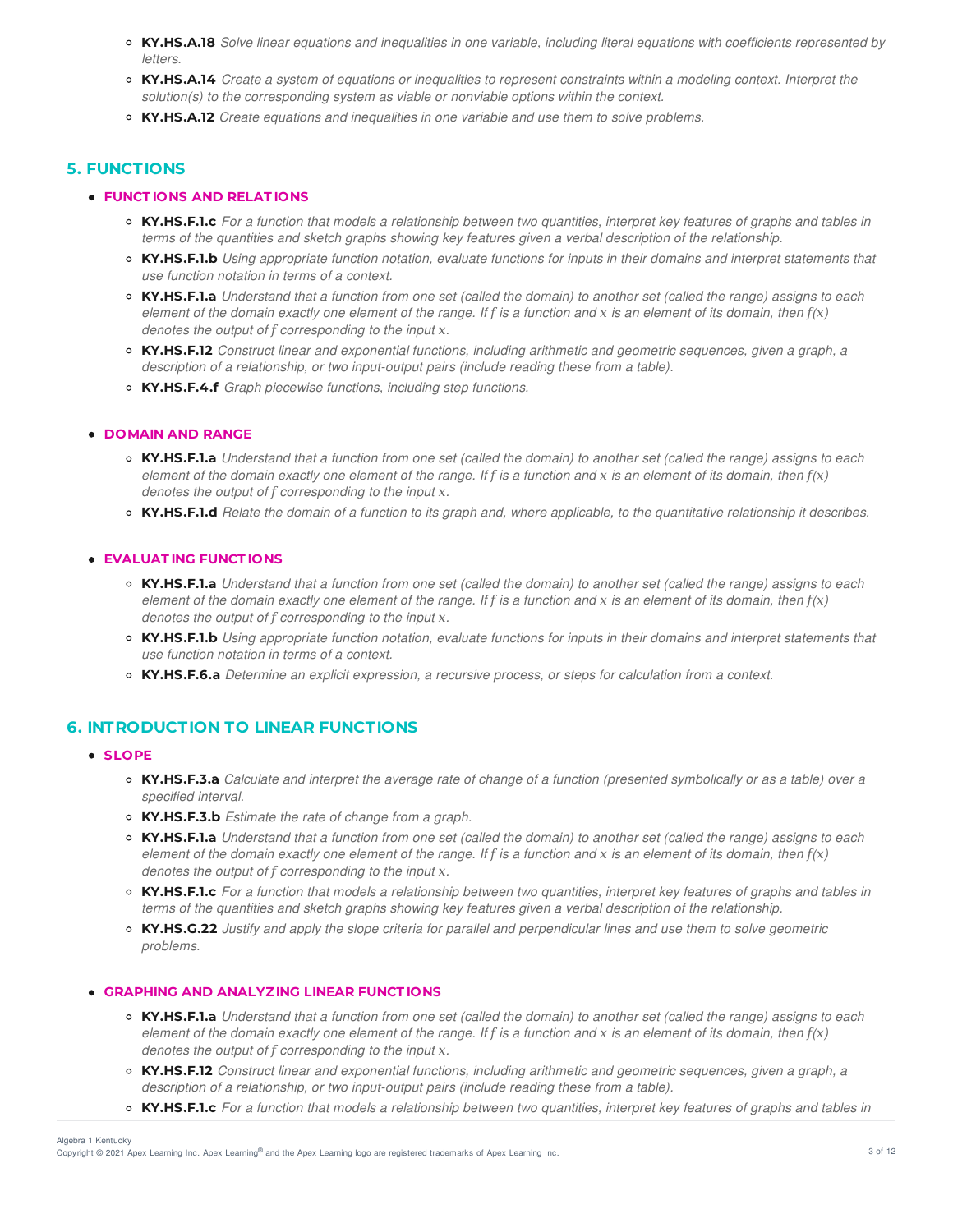terms of the quantities and sketch graphs showing key features given a verbal description of the relationship.

- **KY.HS.F.4.a** *Graph linear and quadratic functions and show intercepts, maxima and minima.*
- KY.HS.F.1.b Using appropriate function notation, evaluate functions for inputs in their domains and interpret statements that *use function notation in terms of a context.*
- **KY.HS.F.14** *Interpret the parameters in a linear or exponential function in terms of a context.*
- KY.HS.F.1.d Relate the domain of a function to its graph and, where applicable, to the quantitative relationship it describes.
- KY.HS.A.23 Understand that the graph of an equation in two variables is the set of all its solutions plotted in the coordinate *plane.*
- **KY.HS.F.4.d** *Graph exponential and logarithmic functions, showing intercepts and end behavior.*
- **KY.HS.F.13** *Observe using graphs and tables that a quantity increasing exponentially eventually exceeds a quantity increasing linearly, quadratically, or (more generally) as a polynomial function.*

# **7. GRAPHS OF LINEAR EQUATIONS AND INEQUALITIES**

### **GRAPHING AND MANIPULAT ING Y = MX + B**

- **KY.HS.F.12** *Construct linear and exponential functions, including arithmetic and geometric sequences, given a graph, a description of a relationship, or two input-output pairs (include reading these from a table).*
- KY.HS.A.13 Create equations in two or more variables to represent relationships between quantities; graph equations on *coordinate axes with labels and scales.*
- KY.HS.F.3.a Calculate and interpret the average rate of change of a function (presented symbolically or as a table) over a *specified interval.*
- **KY.HS.F.4.a** *Graph linear and quadratic functions and show intercepts, maxima and minima.*
- KY.HS.F.1.c For a function that models a relationship between two quantities, interpret key features of graphs and tables in terms of the quantities and sketch graphs showing key features given a verbal description of the relationship.
- KY.HS.SP.7 Interpret the slope (rate of change) and the intercept (constant term) of a linear model in the context of the data.
- **KY.HS.F.14** *Interpret the parameters in a linear or exponential function in terms of a context.*
- KY.HS.F.11.b Recognize situations in which one quantity changes at a constant rate per unit interval relative to another.

#### **GRAPHS OF LINEAR INEQUALIT IES**

- KY.HS.A.25.a Graph the solutions to a linear inequality as a half-plane (excluding the boundary in the case of a strict *inequality).*
- KY.HS.A.18 Solve linear equations and inequalities in one variable, including literal equations with coefficients represented by *letters.*

# **8. LINEAR EQUATIONS**

#### **SLOPE-INT ERCEPT FORM OF A LINEAR EQUAT ION**

- KY.HS.SP.7 Interpret the slope (rate of change) and the intercept (constant term) of a linear model in the context of the data.
- **KY.HS.F.12** *Construct linear and exponential functions, including arithmetic and geometric sequences, given a graph, a description of a relationship, or two input-output pairs (include reading these from a table).*
- KY.HS.A.13 Create equations in two or more variables to represent relationships between quantities; graph equations on *coordinate axes with labels and scales.*
- **KY.HS.F.4.a** *Graph linear and quadratic functions and show intercepts, maxima and minima.*
- KY.HS.G.22 Justify and apply the slope criteria for parallel and perpendicular lines and use them to solve geometric *problems.*
- KY.HS.F.1.c For a function that models a relationship between two quantities, interpret key features of graphs and tables in terms of the quantities and sketch graphs showing key features given a verbal description of the relationship.
- KY.HS.F.3.a Calculate and interpret the average rate of change of a function (presented symbolically or as a table) over a *specified interval.*

### **POINT -SLOPE FORM OF A LINEAR EQUAT ION**

- **KY.HS.F.12** *Construct linear and exponential functions, including arithmetic and geometric sequences, given a graph, a description of a relationship, or two input-output pairs (include reading these from a table).*
- KY.HS.A.13 Create equations in two or more variables to represent relationships between quantities; graph equations on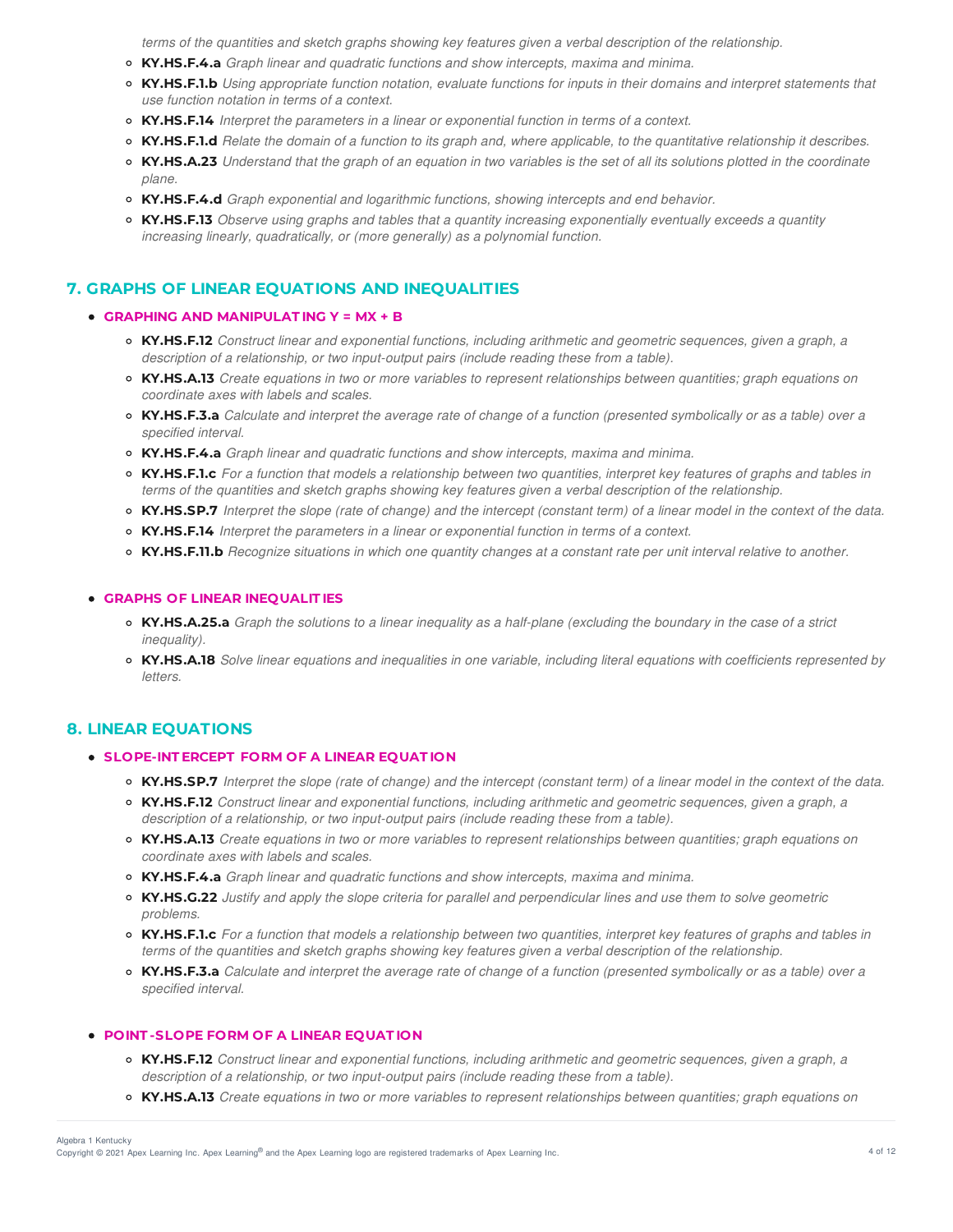*coordinate axes with labels and scales.*

- **KY.HS.F.4.a** *Graph linear and quadratic functions and show intercepts, maxima and minima.*
- KY.HS.G.22 Justify and apply the slope criteria for parallel and perpendicular lines and use them to solve geometric *problems.*
- **KY.HS.G.1.b** *Understand properties of and differences between perpendicular and parallel lines.*

# **9. TWO-VARIABLE LINEAR SYSTEMS**

- **SOLVING SYST EMS OF LINEAR EQUAT IONS: GUESS AND CHECK**
	- KY.HS.A.13 Create equations in two or more variables to represent relationships between quantities; graph equations on *coordinate axes with labels and scales.*
	- KY.HS.A.14 Create a system of equations or inequalities to represent constraints within a modeling context. Interpret the *solution(s) to the corresponding system as viable or nonviable options within the context.*
	- **KY.HS.F.6.a** *Determine an explicit expression, a recursive process, or steps for calculation from a context.*
	- **KY.HS.A.20.b** Solve systems of linear equations with graphs, substitution and elimination, focusing on pairs of linear *equations in two variables.*

### **SOLVING SYST EMS OF LINEAR EQUAT IONS: GRAPHING**

- KY.HS.A.20.b Solve systems of linear equations with graphs, substitution and elimination, focusing on pairs of linear *equations in two variables.*
- KY.HS.A.14 Create a system of equations or inequalities to represent constraints within a modeling context. Interpret the *solution(s) to the corresponding system as viable or nonviable options within the context.*
- **KY.HS.A.24** Justify that the solutions of the equations  $f(x) = g(x)$  are the x-coordinates of the points where the graphs of  $y = f(x)$  and  $y = g(x)$  intersect. Find the approximate solutions graphically, using technology or tables.
- KY.HS.A.13 Create equations in two or more variables to represent relationships between quantities; graph equations on *coordinate axes with labels and scales.*

# **10. SOLVING TWO-VARIABLE LINEAR SYSTEMS ALGEBRAICALLY**

## **SOLVING SYST EMS OF LINEAR EQUAT IONS: SUBST IT UT ION**

- KY.HS.A.13 Create equations in two or more variables to represent relationships between quantities; graph equations on *coordinate axes with labels and scales.*
- KY.HS.A.14 Create a system of equations or inequalities to represent constraints within a modeling context. Interpret the *solution(s) to the corresponding system as viable or nonviable options within the context.*
- o KY.HS.A.20.b Solve systems of linear equations with graphs, substitution and elimination, focusing on pairs of linear *equations in two variables.*
- KY.HS.A.20.a Understand a system of two equations in two variables has the same solution as a new system formed by *replacing one of the original equations with an equivalent equation.*

### **SOLVING SYST EMS OF LINEAR EQUAT IONS: ELIMINAT ION**

- KY.HS.A.20.b Solve systems of linear equations with graphs, substitution and elimination, focusing on pairs of linear *equations in two variables.*
- KY.HS.A.13 Create equations in two or more variables to represent relationships between quantities; graph equations on *coordinate axes with labels and scales.*
- KY.HS.A.14 Create a system of equations or inequalities to represent constraints within a modeling context. Interpret the *solution(s) to the corresponding system as viable or nonviable options within the context.*
- **KY.HS.A.20.a** Understand a system of two equations in two variables has the same solution as a new system formed by *replacing one of the original equations with an equivalent equation.*

# **11. LINEAR SYSTEMS**

### **SOLVING SYST EMS OF LINEAR INEQUALIT IES**

• KY.HS.A.14 Create a system of equations or inequalities to represent constraints within a modeling context. Interpret the *solution(s) to the corresponding system as viable or nonviable options within the context.*

Copyright © 2021 Apex Learning Inc. Apex Learning® and the Apex Learning logo are registered trademarks of Apex Learning Inc. <br>Copyright © 2021 Apex Learning Inc. Apex Learning® and the Apex Learning Iogo are registered tr Algebra 1 Kentucky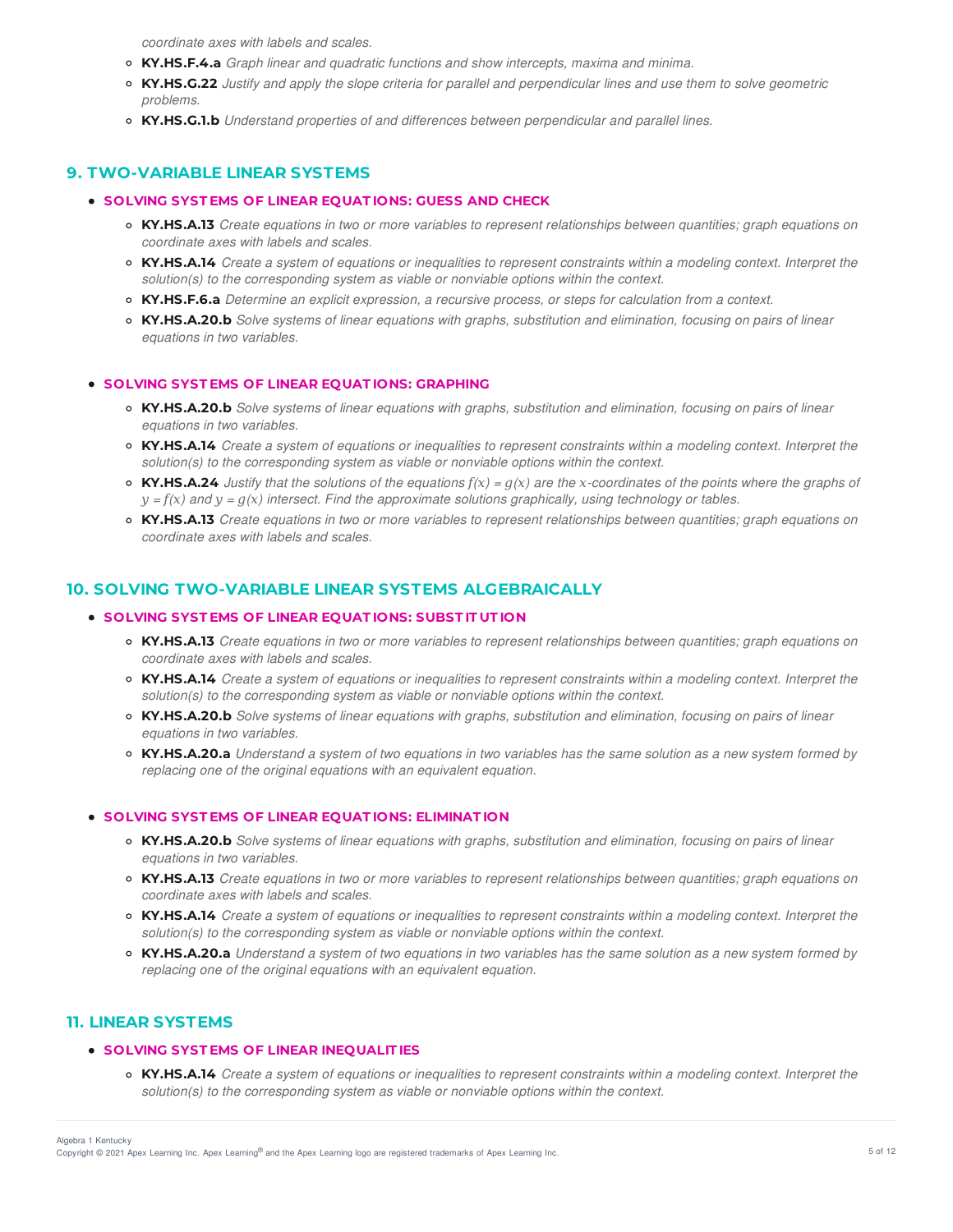- KY.HS.A.25.a Graph the solutions to a linear inequality as a half-plane (excluding the boundary in the case of a strict *inequality).*
- KY.HS.A.25.b Graph the solution set to a system of linear inequalities as the intersection of the corresponding half-planes.

### **SOLVING T HREE-VARIABLE SYST EMS OF LINEAR EQUAT IONS**

- KY.HS.A.20.a Understand a system of two equations in two variables has the same solution as a new system formed by *replacing one of the original equations with an equivalent equation.*
- KY.HS.A.13 Create equations in two or more variables to represent relationships between quantities; graph equations on *coordinate axes with labels and scales.*
- KY.HS.A.14 Create a system of equations or inequalities to represent constraints within a modeling context. Interpret the *solution(s) to the corresponding system as viable or nonviable options within the context.*
- **KY.HS.A.24** Justify that the solutions of the equations  $f(x) = g(x)$  are the x-coordinates of the points where the graphs of  $y = f(x)$  and  $y = g(x)$  intersect. Find the approximate solutions graphically, using technology or tables.

# **12. EXPONENTIAL FUNCTIONS, EQUATIONS, AND INEQUALITIES**

## **EXPONENT IAL FUNCT IONS**

- **KY.HS.A.1.a** *Interpret parts of an expression, such as terms, factors and coefficients.*
- KY.HS.F.11.a Recognize and justify that linear functions grow by equal differences over equal intervals and that exponential *functions grow by equal factors over equal intervals.*
- KY.HS.F.5.b Use the properties of exponents to interpret expressions for exponential functions and classify the exponential *function as representing growth or decay.*
- KY.HS.F.1.c For a function that models a relationship between two quantities, interpret key features of graphs and tables in terms of the quantities and sketch graphs showing key features given a verbal description of the relationship.
- **KY.HS.F.12** *Construct linear and exponential functions, including arithmetic and geometric sequences, given a graph, a description of a relationship, or two input-output pairs (include reading these from a table).*
- KY.HS.F.3.a Calculate and interpret the average rate of change of a function (presented symbolically or as a table) over a *specified interval.*
- **KY.HS.F.13** *Observe using graphs and tables that a quantity increasing exponentially eventually exceeds a quantity increasing linearly, quadratically, or (more generally) as a polynomial function.*
- **KY.HS.F.1.a** Understand that a function from one set (called the domain) to another set (called the range) assigns to each element of the domain exactly one element of the range. If f is a function and x is an element of its domain, then  $f(x)$ *denotes the output of corresponding to the input -.*
- KY.HS.F.1.d Relate the domain of a function to its graph and, where applicable, to the quantitative relationship it describes.
- **KY.HS.F.14** *Interpret the parameters in a linear or exponential function in terms of a context.*
- **KY.HS.F.6.a** *Determine an explicit expression, a recursive process, or steps for calculation from a context.*
- KY.HS.A.13 Create equations in two or more variables to represent relationships between quantities; graph equations on *coordinate axes with labels and scales.*
- KY.HS.F.11.c Recognize situations in which a quantity grows or decays by a constant percent rate per unit interval relative to *another.*
- **KY.HS.A.12** *Create equations and inequalities in one variable and use them to solve problems.*

### **EXPONENT IAL GROWT H AND DECAY**

- **KY.HS.F.14** *Interpret the parameters in a linear or exponential function in terms of a context.*
- **KY.HS.F.12** *Construct linear and exponential functions, including arithmetic and geometric sequences, given a graph, a description of a relationship, or two input-output pairs (include reading these from a table).*
- **KY.HS.A.1.a** *Interpret parts of an expression, such as terms, factors and coefficients.*
- KY.HS.F.11.a Recognize and justify that linear functions grow by equal differences over equal intervals and that exponential *functions grow by equal factors over equal intervals.*
- KY.HS.F.11.c Recognize situations in which a quantity grows or decays by a constant percent rate per unit interval relative to *another.*
- KY.HS.A.1.b Interpret complicated expressions, given a context, by viewing one or more of their parts as a single entity.
- KY.HS.F.5.b Use the properties of exponents to interpret expressions for exponential functions and classify the exponential *function as representing growth or decay.*
- **KY.HS.F.13** *Observe using graphs and tables that a quantity increasing exponentially eventually exceeds a quantity*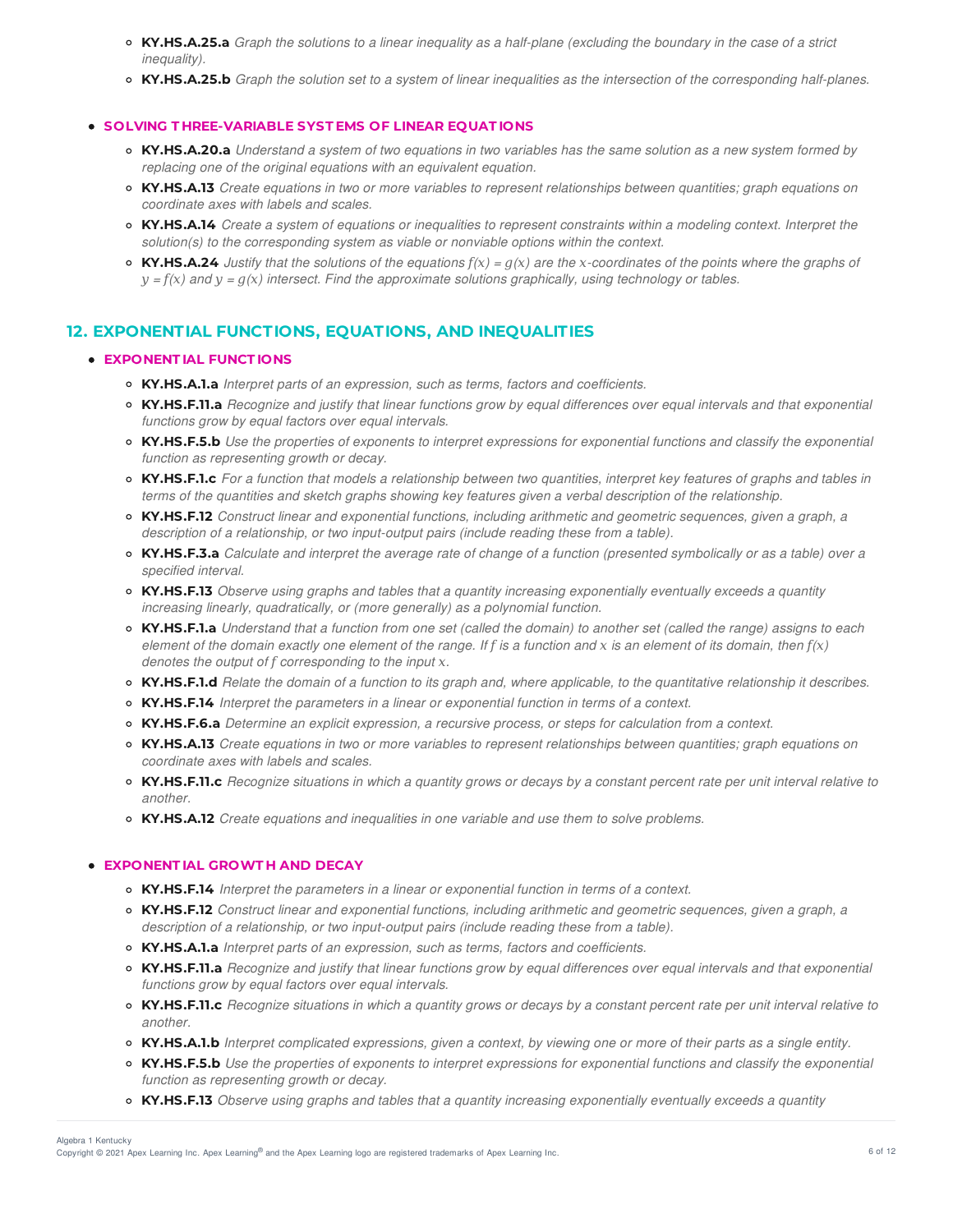*increasing linearly, quadratically, or (more generally) as a polynomial function.*

- **KY.HS.A.3.c** *Use the properties of exponents to rewrite exponential expressions.*
- KY.HS.F.11.b Recognize situations in which one quantity changes at a constant rate per unit interval relative to another.
- **KY.HS.F.4.d** *Graph exponential and logarithmic functions, showing intercepts and end behavior.*

# **13. SEQUENCES**

- **SEQUENCES**
	- **KY.HS.F.6.a** *Determine an explicit expression, a recursive process, or steps for calculation from a context.*
	- **KY.HS.F.12** *Construct linear and exponential functions, including arithmetic and geometric sequences, given a graph, a description of a relationship, or two input-output pairs (include reading these from a table).*
	- **KY.HS.F.7.a** *Use formulas (explicit and recursive) to generate terms for arithmetic and geometric sequences.*
	- KY.HS.F.7.b Write formulas to model arithmetic and geometric sequences and apply those formulas in realistic situations.
	- **KY.HS.F.2** *Recognize that arithmetic and geometric sequences are functions, sometimes defined recursively, whose domain is a subset of the integers.*
	- **KY.HS.F.7.c** *Translate between recursive and explicit formulas.*
	- KY.HS.F.1.b Using appropriate function notation, evaluate functions for inputs in their domains and interpret statements that *use function notation in terms of a context.*

## **ARIT HMET IC AND GEOMET RIC SEQUENCES**

- **KY.HS.F.12** *Construct linear and exponential functions, including arithmetic and geometric sequences, given a graph, a description of a relationship, or two input-output pairs (include reading these from a table).*
- **KY.HS.F.7.a** *Use formulas (explicit and recursive) to generate terms for arithmetic and geometric sequences.*
- KY.HS.F.7.b Write formulas to model arithmetic and geometric sequences and apply those formulas in realistic situations.
- **KY.HS.F.6.a** *Determine an explicit expression, a recursive process, or steps for calculation from a context.*
- **KY.HS.F.2** *Recognize that arithmetic and geometric sequences are functions, sometimes defined recursively, whose domain is a subset of the integers.*
- **KY.HS.F.7.c** *Translate between recursive and explicit formulas.*

# **14. POLYNOMIALS**

### **POLYNOMIAL BASICS**

- KY.HS.A.3.a Write the standard form of a given polynomial and identify the terms, coefficients, degree, leading coefficient *and constant term.*
- **KY.HS.A.1.a** *Interpret parts of an expression, such as terms, factors and coefficients.*

## **ADDIT ION AND SUBT RACT ION OF POLYNOMIALS**

- **KY.HS.A.2** Use the structure of an expression to identify ways to rewrite it and consistently look for opportunities to rewrite *expressions in equivalent forms.*
- **KY.HS.A.5** *Add, subtract and multiply polynomials.*

### **MULT IPLICAT ION OF POLYNOMIALS**

- KY.HS.A.2 Use the structure of an expression to identify ways to rewrite it and consistently look for opportunities to rewrite *expressions in equivalent forms.*
- **KY.HS.A.5** *Add, subtract and multiply polynomials.*
- KY.HS.A.3.a Write the standard form of a given polynomial and identify the terms, coefficients, degree, leading coefficient *and constant term.*

# **15. FACTORING**

### **FACT ORING QUADRAT IC T RINOMIALS**

- **KY.HS.A.3.b** *Factor a quadratic expression to reveal the zeros of the function it defines.*
- KY.HS.A.2 Use the structure of an expression to identify ways to rewrite it and consistently look for opportunities to rewrite

Algebra 1 Kentucky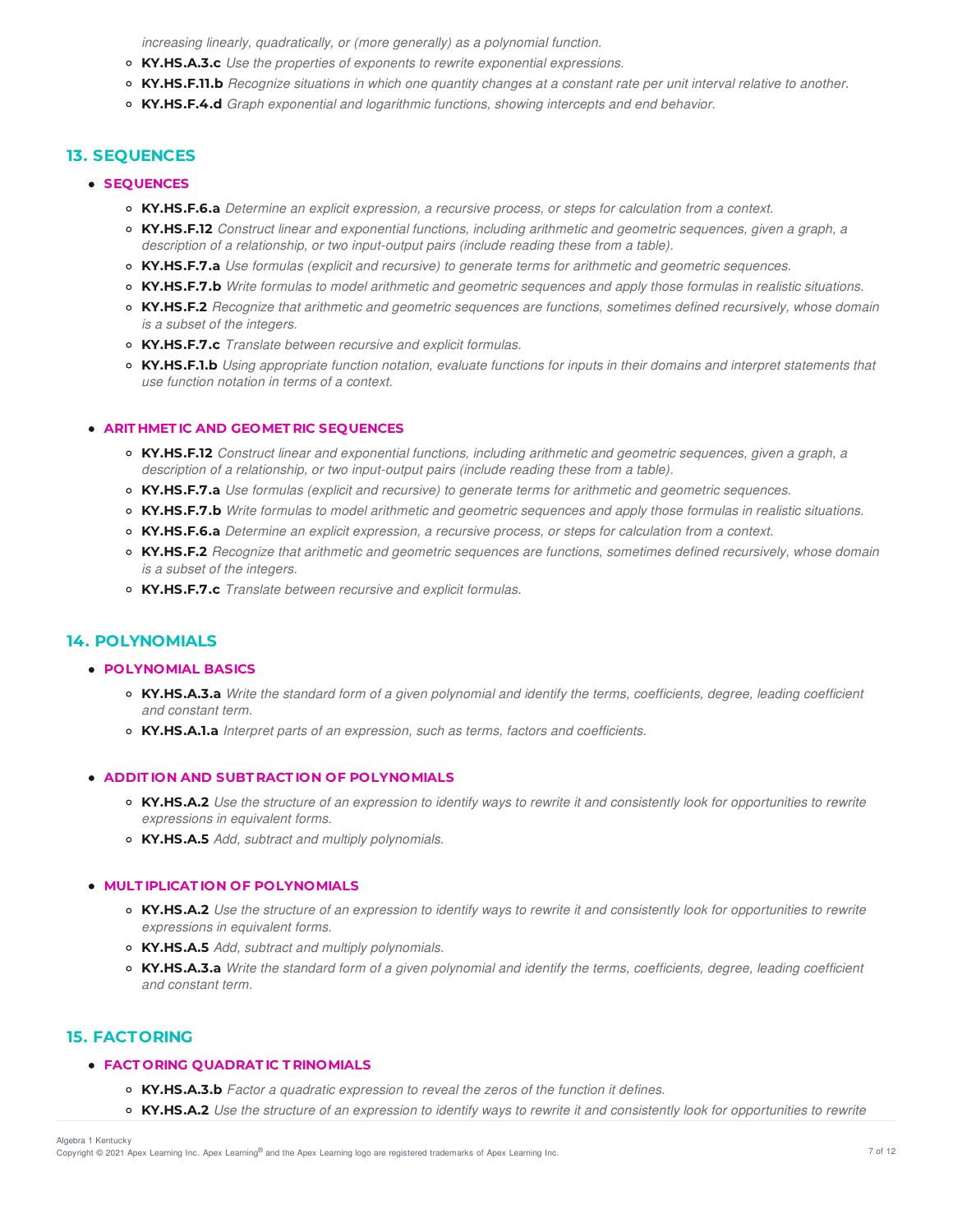*expressions in equivalent forms.*

- KY.HS.A.3.a Write the standard form of a given polynomial and identify the terms, coefficients, degree, leading coefficient *and constant term.*
- **KY.HS.A.1.a** *Interpret parts of an expression, such as terms, factors and coefficients.*
- o KY.HS.A.1.b Interpret complicated expressions, given a context, by viewing one or more of their parts as a single entity.
- KY.HS.A.7 Identify roots of polynomials when suitable factorizations are available. Know these roots become the zeros (x*intercepts) for the corresponding polynomial function.*

## **FACT ORING SPECIAL CASES**

- KY.HS.A.2 Use the structure of an expression to identify ways to rewrite it and consistently look for opportunities to rewrite *expressions in equivalent forms.*
- **KY.HS.A.1.a** *Interpret parts of an expression, such as terms, factors and coefficients.*
- KY.HS.A.1.b Interpret complicated expressions, given a context, by viewing one or more of their parts as a single entity.
- **KY.HS.A.8** *Prove polynomial identities and use them to describe numerical relationships.*

### **FACT ORING HIGHER-ORDER POLYNOMIALS**

- KY.HS.A.3.a Write the standard form of a given polynomial and identify the terms, coefficients, degree, leading coefficient *and constant term.*
- **KY.HS.A.1.a** *Interpret parts of an expression, such as terms, factors and coefficients.*
- o KY.HS.A.1.b Interpret complicated expressions, given a context, by viewing one or more of their parts as a single entity.
- KY.HS.A.2 Use the structure of an expression to identify ways to rewrite it and consistently look for opportunities to rewrite *expressions in equivalent forms.*
- **KY.HS.A.8** *Prove polynomial identities and use them to describe numerical relationships.*

# **16. GRAPHS OF QUADRATIC FUNCTIONS**

### **QUADRAT IC FUNCT IONS**

- KY.HS.F.1.c For a function that models a relationship between two quantities, interpret key features of graphs and tables in terms of the quantities and sketch graphs showing key features given a verbal description of the relationship.
- KY.HS.A.13 Create equations in two or more variables to represent relationships between quantities; graph equations on *coordinate axes with labels and scales.*
- KY.HS.A.3.a Write the standard form of a given polynomial and identify the terms, coefficients, degree, leading coefficient *and constant term.*
- **KY.HS.A.1.a** *Interpret parts of an expression, such as terms, factors and coefficients.*
- KY.HS.A.23 Understand that the graph of an equation in two variables is the set of all its solutions plotted in the coordinate *plane.*
- KY.HS.F.5.a Identify zeros, extreme values and symmetry of the graph within the context of a quadratic function.
- **KY.HS.F.6.a** *Determine an explicit expression, a recursive process, or steps for calculation from a context.*

## **ANALYZING GRAPHS OF QUADRAT IC FUNCT IONS**

- KY.HS.A.2 Use the structure of an expression to identify ways to rewrite it and consistently look for opportunities to rewrite *expressions in equivalent forms.*
- KY.HS.F.1.b Using appropriate function notation, evaluate functions for inputs in their domains and interpret statements that *use function notation in terms of a context.*
- **KY.HS.F.1.a** Understand that a function from one set (called the domain) to another set (called the range) assigns to each element of the domain exactly one element of the range. If f is a function and x is an element of its domain, then  $f(x)$ *denotes the output of corresponding to the input -.*
- **KY.HS.F.1.d** Relate the domain of a function to its graph and, where applicable, to the quantitative relationship it describes.
- KY.HS.F.1.c For a function that models a relationship between two quantities, interpret key features of graphs and tables in terms of the quantities and sketch graphs showing key features given a verbal description of the relationship.
- **KY.HS.F.4.a** *Graph linear and quadratic functions and show intercepts, maxima and minima.*
- o KY.HS.F.5.a Identify zeros, extreme values and symmetry of the graph within the context of a quadratic function.
- KY.HS.A.23 Understand that the graph of an equation in two variables is the set of all its solutions plotted in the coordinate *plane.*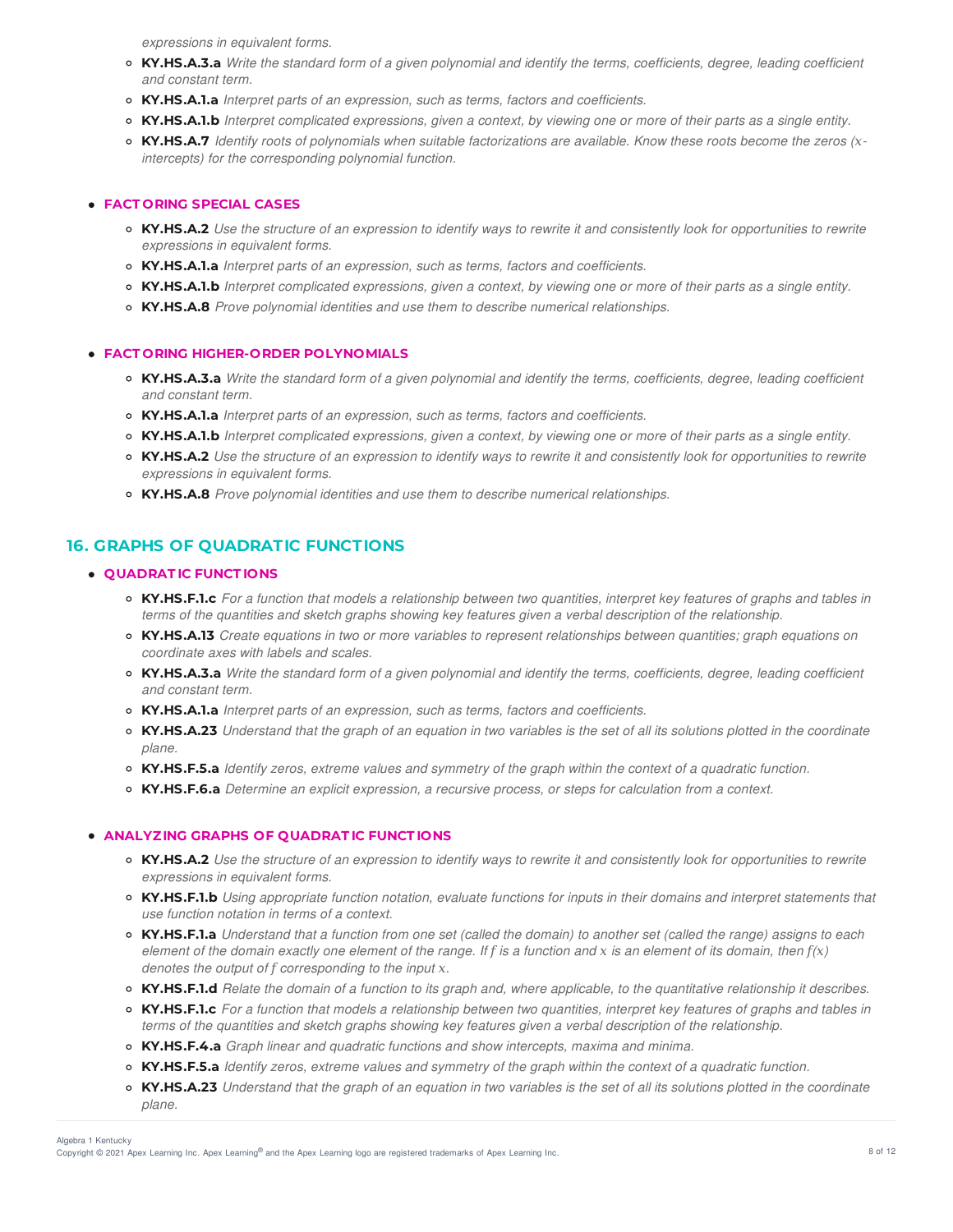- KY.HS.A.7 Identify roots of polynomials when suitable factorizations are available. Know these roots become the zeros (x*intercepts) for the corresponding polynomial function.*
- KY.HS.F.1.e Compare properties of two functions each represented in a different way (algebraically, graphically, numerically *in tables, or by verbal descriptions).*

### **REPRESENT AT IONS OF QUADRAT IC FUNCT IONS**

- KY.HS.A.19.b Use the method of completing the square to transform any quadratic equation in x into an equation of the *form*  $(x - p)^2 = q$  *that has the same solutions. Derive the quadratic formula from this form.*
- KY.HS.A.2 Use the structure of an expression to identify ways to rewrite it and consistently look for opportunities to rewrite *expressions in equivalent forms.*
- **KY.HS.F.1.c** For a function that models a relationship between two quantities, interpret key features of graphs and tables in terms of the quantities and sketch graphs showing key features given a verbal description of the relationship.
- **KY.HS.A.23** Understand that the graph of an equation in two variables is the set of all its solutions plotted in the coordinate *plane.*
- KY.HS.A.13 Create equations in two or more variables to represent relationships between quantities; graph equations on *coordinate axes with labels and scales.*
- **KY.HS.F.1.b** Using appropriate function notation, evaluate functions for inputs in their domains and interpret statements that *use function notation in terms of a context.*
- **KY.HS.F.6.a** *Determine an explicit expression, a recursive process, or steps for calculation from a context.*
- KY.HS.A.19.a Solve quadratic equations by taking square roots, the quadratic formula and factoring, as appropriate to the initial form of the equation. Recognize when the quadratic formula gives complex solutions and write them as  $a \pm bi$  for real *numbers*  $a$  and  $b$ .
- **KY.HS.A.3.b** *Factor a quadratic expression to reveal the zeros of the function it defines.*

# **17. SOLVING QUADRATIC EQUATIONS**

### **SOLVING QUADRAT IC EQUAT IONS BY FACT ORING**

- KY.HS.A.19.a Solve quadratic equations by taking square roots, the quadratic formula and factoring, as appropriate to the initial form of the equation. Recognize when the quadratic formula gives complex solutions and write them as  $a \pm bi$  for real *numbers and .*
- KY.HS.F.5.a Identify zeros, extreme values and symmetry of the graph within the context of a quadratic function.
- **KY.HS.A.3.b** *Factor a quadratic expression to reveal the zeros of the function it defines.*
- KY.HS.A.2 Use the structure of an expression to identify ways to rewrite it and consistently look for opportunities to rewrite *expressions in equivalent forms.*
- KY.HS.A.7 Identify roots of polynomials when suitable factorizations are available. Know these roots become the zeros (x*intercepts) for the corresponding polynomial function.*
- **KY.HS.A.8** *Prove polynomial identities and use them to describe numerical relationships.*
- **KY.HS.F.4.a** *Graph linear and quadratic functions and show intercepts, maxima and minima.*
- **KY.HS.F.6.a** *Determine an explicit expression, a recursive process, or steps for calculation from a context.*

#### **COMPLET ING T HE SQUARE**

- KY.HS.A.19.b Use the method of completing the square to transform any quadratic equation in x into an equation of the *form*  $(x - p)^2 = q$  *that has the same solutions. Derive the quadratic formula from this form.*
- KY.HS.A.19.a Solve quadratic equations by taking square roots, the quadratic formula and factoring, as appropriate to the initial form of the equation. Recognize when the quadratic formula gives complex solutions and write them as  $a \pm bi$  for real *numbers and .*
- KY.HS.A.3.d Complete the square in a quadratic expression to reveal the maximum or minimum value of the function it *defines.*
- **KY.HS.A.19.c** *Solve quadratic equations by completing the square.*
- KY.HS.A.2 Use the structure of an expression to identify ways to rewrite it and consistently look for opportunities to rewrite *expressions in equivalent forms.*
- **KY.HS.F.4.a** *Graph linear and quadratic functions and show intercepts, maxima and minima.*
- KY.HS.F.5.a Identify zeros, extreme values and symmetry of the graph within the context of a quadratic function.

#### **QUADRAT IC FORMULA**

Copyright © 2021 Apex Learning Inc. Apex Learning® and the Apex Learning logo are registered trademarks of Apex Learning Inc. <br>Copyright © 2021 Apex Learning Inc. Apex Learning® and the Apex Learning Iogo are registered tr Algebra 1 Kentucky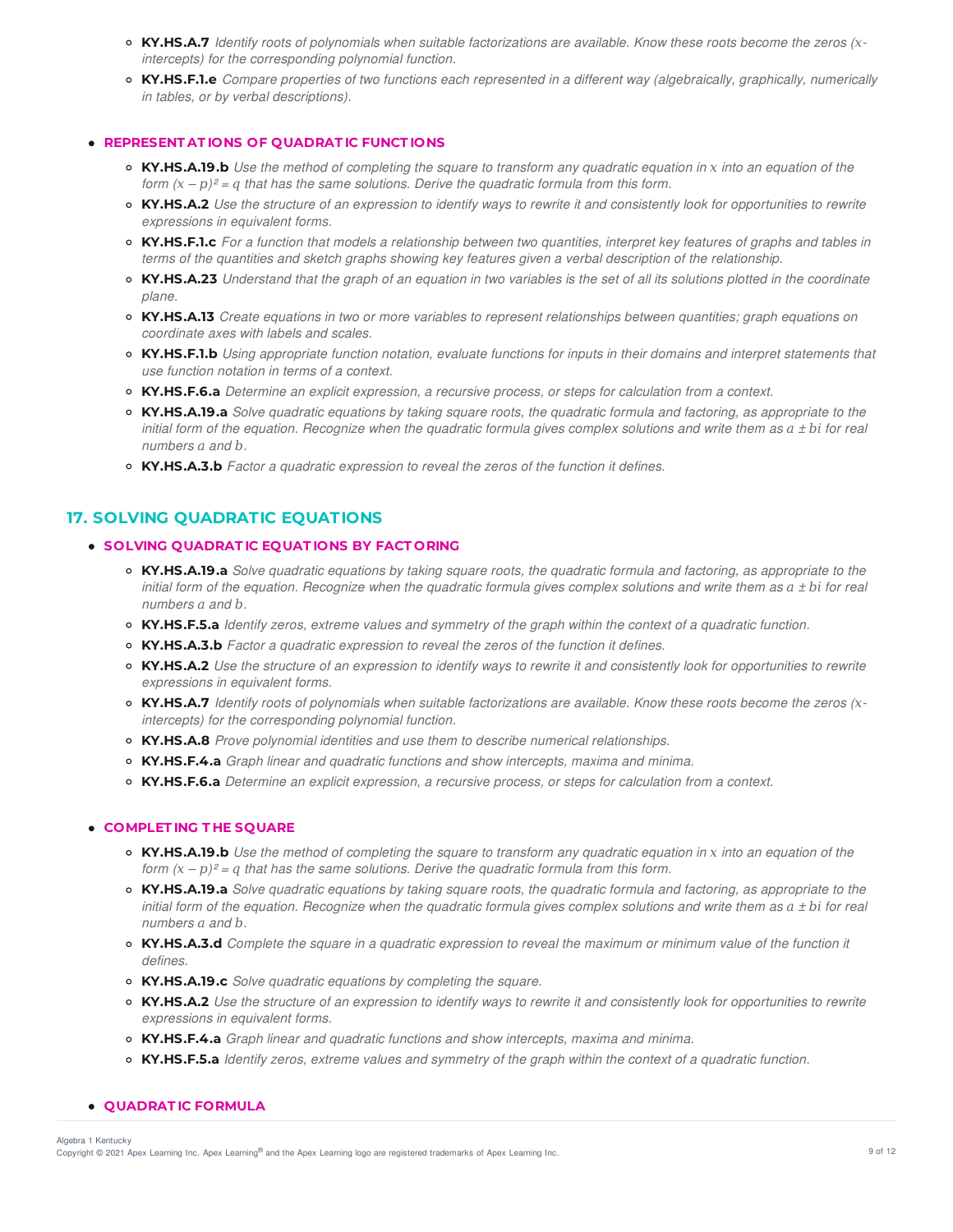- **KY.HS.F.6.a** *Determine an explicit expression, a recursive process, or steps for calculation from a context.*
- **KY.HS.F.1.b** Using appropriate function notation, evaluate functions for inputs in their domains and interpret statements that *use function notation in terms of a context.*
- **KY.HS.A.1.a** *Interpret parts of an expression, such as terms, factors and coefficients.*
- KY.HS.A.19.a Solve quadratic equations by taking square roots, the quadratic formula and factoring, as appropriate to the initial form of the equation. Recognize when the quadratic formula gives complex solutions and write them as  $a \pm bi$  for real *numbers a* and *b*.
- KY.HS.F.1.c For a function that models a relationship between two quantities, interpret key features of graphs and tables in terms of the quantities and sketch graphs showing key features given a verbal description of the relationship.
- KY.HS.F.5.a Identify zeros, extreme values and symmetry of the graph within the context of a quadratic function.
- KY.HS.A.14 Create a system of equations or inequalities to represent constraints within a modeling context. Interpret the *solution(s) to the corresponding system as viable or nonviable options within the context.*

## **18. PARENT FUNCTIONS**

### **LINEAR AND EXPONENT IAL PARENT FUNCT IONS**

- **KY.HS.F.12** *Construct linear and exponential functions, including arithmetic and geometric sequences, given a graph, a description of a relationship, or two input-output pairs (include reading these from a table).*
- **KY.HS.F.1.a** Understand that a function from one set (called the domain) to another set (called the range) assigns to each element of the domain exactly one element of the range. If f is a function and x is an element of its domain, then  $f(x)$ *denotes the output of corresponding to the input -.*
- KY.HS.F.1.d Relate the domain of a function to its graph and, where applicable, to the quantitative relationship it describes.
- KY.HS.F.1.c For a function that models a relationship between two quantities, interpret key features of graphs and tables in terms of the quantities and sketch graphs showing key features given a verbal description of the relationship.
- KY.HS.F.11.c Recognize situations in which a quantity grows or decays by a constant percent rate per unit interval relative to *another.*

### **QUADRAT IC PARENT FUNCT ION**

- **KY.HS.F.4.a** *Graph linear and quadratic functions and show intercepts, maxima and minima.*
- KY.HS.F.5.a Identify zeros, extreme values and symmetry of the graph within the context of a quadratic function.
- **KY.HS.F.1.a** Understand that a function from one set (called the domain) to another set (called the range) assigns to each element of the domain exactly one element of the range. If f is a function and x is an element of its domain, then  $f(x)$ *denotes the output of corresponding to the input -.*
- KY.HS.F.1.d Relate the domain of a function to its graph and, where applicable, to the quantitative relationship it describes.

# **19. NONLINEAR FUNCTIONS**

## **LINEAR VERSUS NONLINEAR FUNCT IONS**

- **KY.HS.F.12** *Construct linear and exponential functions, including arithmetic and geometric sequences, given a graph, a description of a relationship, or two input-output pairs (include reading these from a table).*
- KY.HS.F.11.a Recognize and justify that linear functions grow by equal differences over equal intervals and that exponential *functions grow by equal factors over equal intervals.*
- KY.HS.F.3.a Calculate and interpret the average rate of change of a function (presented symbolically or as a table) over a *specified interval.*
- **KY.HS.F.13** *Observe using graphs and tables that a quantity increasing exponentially eventually exceeds a quantity increasing linearly, quadratically, or (more generally) as a polynomial function.*
- **KY.HS.F.3.b** *Estimate the rate of change from a graph.*
- **KY.HS.F.1.c** For a function that models a relationship between two quantities, interpret key features of graphs and tables in terms of the quantities and sketch graphs showing key features given a verbal description of the relationship.
- KY.HS.F.11.b Recognize situations in which one quantity changes at a constant rate per unit interval relative to another.

## **ABSOLUT E VALUE FUNCT IONS**

• KY.HS.F.1.a Understand that a function from one set (called the domain) to another set (called the range) assigns to each element of the domain exactly one element of the range. If f is a function and x is an element of its domain, then  $f(x)$ *denotes the output of corresponding to the input -.*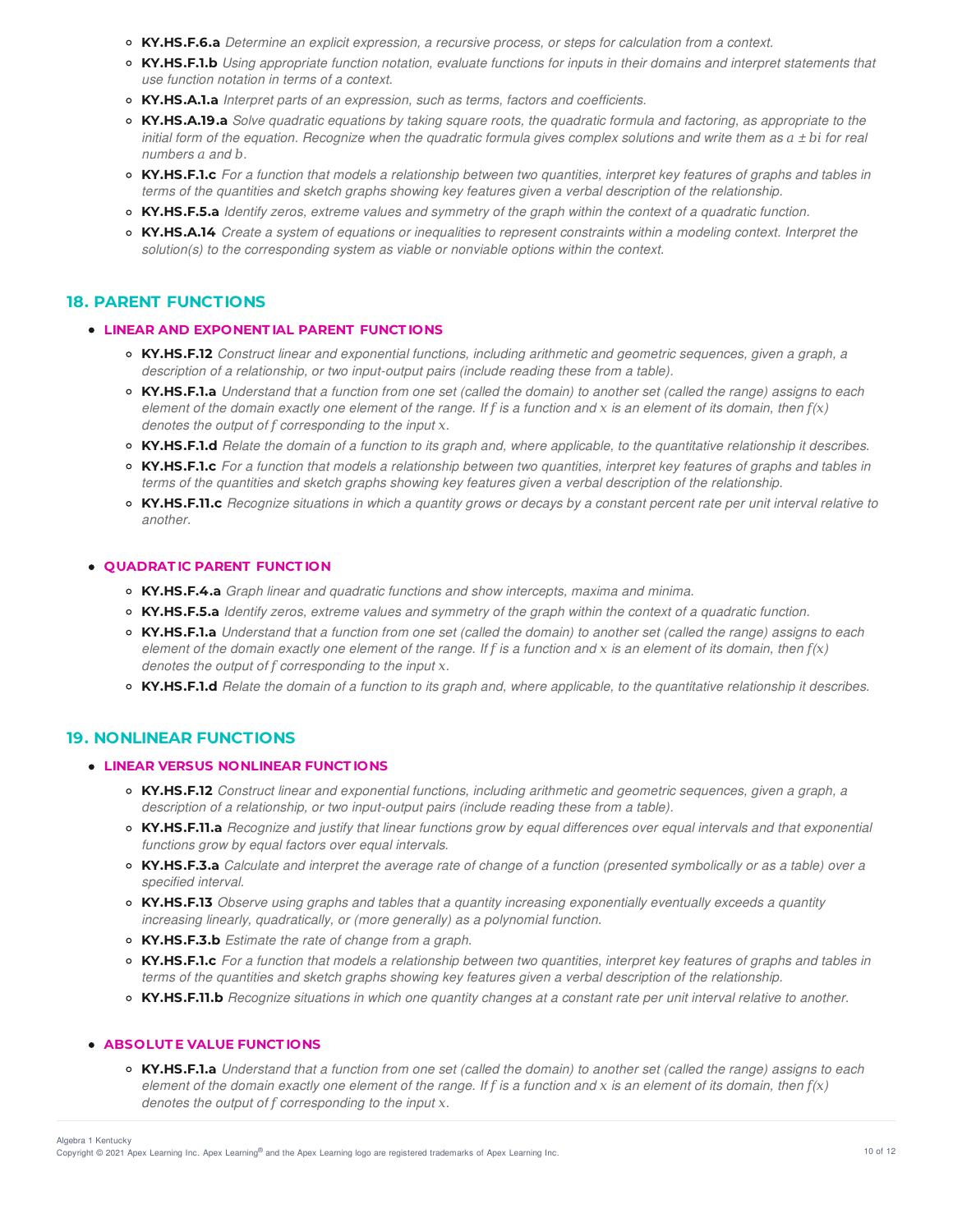- KY.HS.F.1.d Relate the domain of a function to its graph and, where applicable, to the quantitative relationship it describes.
- **KY.HS.F.4.f** *Graph piecewise functions, including step functions.*
- **KY.HS.F.4.b** *Graph square root, cube root and absolute value functions.*

#### **SYST EMS OF NONLINEAR EQUAT IONS**

- **KY.HS.A.24** Justify that the solutions of the equations  $f(x) = g(x)$  are the x-coordinates of the points where the graphs of  $y = f(x)$  and  $y = g(x)$  intersect. Find the approximate solutions graphically, using technology or tables.
- KY.HS.A.21 Solve a simple system consisting of a linear equation and a quadratic equation in two variables algebraically and *graphically.*
- KY.HS.A.20.a Understand a system of two equations in two variables has the same solution as a new system formed by *replacing one of the original equations with an equivalent equation.*
- KY.HS.A.14 Create a system of equations or inequalities to represent constraints within a modeling context. Interpret the *solution(s) to the corresponding system as viable or nonviable options within the context.*
- **KY.HS.F.12** *Construct linear and exponential functions, including arithmetic and geometric sequences, given a graph, a description of a relationship, or two input-output pairs (include reading these from a table).*

## **20. WORKING WITH FUNCTIONS**

### **ARIT HMET IC OPERAT IONS ON FUNCT IONS**

**KY.HS.F.6.b** *Combine standard function types using arithmetic operations.*

## **MULT IPLE REPRESENT AT IONS OF FUNCT IONS**

- o KY.HS.F.1.c For a function that models a relationship between two quantities, interpret key features of graphs and tables in terms of the quantities and sketch graphs showing key features given a verbal description of the relationship.
- **KY.HS.F.12** *Construct linear and exponential functions, including arithmetic and geometric sequences, given a graph, a description of a relationship, or two input-output pairs (include reading these from a table).*
- KY.HS.F.1.b Using appropriate function notation, evaluate functions for inputs in their domains and interpret statements that *use function notation in terms of a context.*
- KY.HS.F.1.e Compare properties of two functions each represented in a different way (algebraically, graphically, numerically *in tables, or by verbal descriptions).*
- KY.HS.F.11.a Recognize and justify that linear functions grow by equal differences over equal intervals and that exponential *functions grow by equal factors over equal intervals.*

# **21. TWO-VARIABLE DATA**

#### **SCAT T ERPLOT S**

- KY.HS.SP.6.a Calculate an appropriate mathematical model, or use a given mathematical model, for data to solve problems *in context.*
- KY.HS.SP.6.b Informally assess the fit of a model (through calculating correlation for linear data, plotting, calculating and/or *analyzing residuals).*
- **KY.HS.SP.8.c** *Describe the limitations of correlation when establishing causation.*
- KY.HS.F.3.a Calculate and interpret the average rate of change of a function (presented symbolically or as a table) over a *specified interval.*
- KY.HS.SP.7 Interpret the slope (rate of change) and the intercept (constant term) of a linear model in the context of the data.

#### **SCAT T ERPLOT S AND MODELING**

- KY.HS.SP.6.a Calculate an appropriate mathematical model, or use a given mathematical model, for data to solve problems *in context.*
- KY.HS.SP.6.b Informally assess the fit of a model (through calculating correlation for linear data, plotting, calculating and/or *analyzing residuals).*
- **KY.HS.SP.8.a** *Use technology to compute correlation coefficient of a linear fit.*
- **KY.HS.SP.8.b** *Interpret the meaning of the correlation within the context of the data.*
- o KY.HS.F.11.a Recognize and justify that linear functions grow by equal differences over equal intervals and that exponential *functions grow by equal factors over equal intervals.*

Copyright © 2021 Apex Learning Inc. Apex Learning® and the Apex Learning logo are registered trademarks of Apex Learning Inc. 11 of 12 Algebra 1 Kentucky